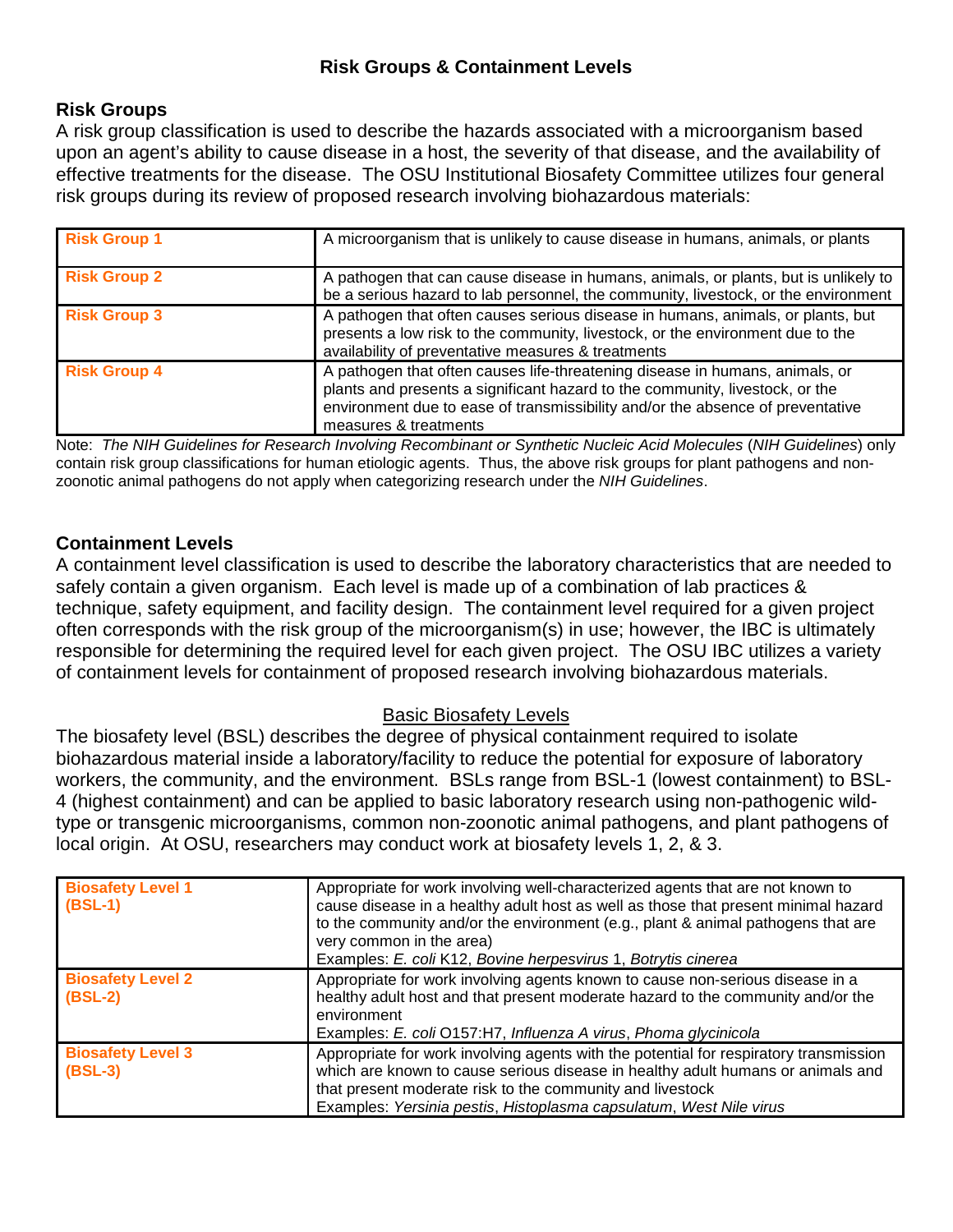# Animal Biosafety Levels

The vertebrate animal biosafety level (ABSL) describes the criteria for housing of animals that have been experimentally infected with a pathogenic agent or present a risk to the environment. ABSLs range from ABSL-1 (lowest containment) to ABSL-4 (highest containment) and can be applied to infectious disease research in animals as well other studies that may require containment (e.g., housing of transgenic animals). At OSU, researchers may conduct work at animal biosafety levels 1, 2, & 3.

| <b>Animal Biosafety Level 1</b><br>$(ABSL-1)$ | Appropriate for work involving laboratory animals exposed to well-characterized<br>agents that are not known to cause disease in a healthy adult human or animal as<br>well as those that present minimal hazard to the community and/or the environment<br>(e.g., non-zoonotic animal pathogens that are very common in the environment or<br>require a vector that is not present)<br>Also appropriate for non-pathogen work involving transgenic animals<br>Examples: Bovine viral diarrhea virus, Plasmodium berghei |
|-----------------------------------------------|--------------------------------------------------------------------------------------------------------------------------------------------------------------------------------------------------------------------------------------------------------------------------------------------------------------------------------------------------------------------------------------------------------------------------------------------------------------------------------------------------------------------------|
| <b>Animal Biosafety Level 2</b><br>$(ABSL-2)$ | Appropriate for work involving laboratory animals infected with an agent known to<br>cause disease in a healthy adult human or animal and that presents a moderate<br>hazard to the community and/or environment<br>Examples: Influenza A virus, E. coli O157:H7, Trypanosoma cruzi                                                                                                                                                                                                                                      |
| <b>Animal Biosafety Level 3</b><br>$(ABSL-3)$ | Appropriate for work involving laboratory animals infected with an agent that: 1) is<br>known to cause very serious disease in a healthy adult human or animal, 2)<br>presents a potential for aerosol transmission, and/or 3) presents moderate risk to<br>the community and/or livestock<br>Examples: Mycobacterium tuberculosis, Rickettsia rickettsii                                                                                                                                                                |

# Arthropod Containment Levels

The arthropod containment level (ACL) describes the facilities and practices required to contain arthropod vectors of disease. ACLs range from ACL-1 (lowest containment) to ACL-4 (highest containment). The containment level for infected arthropods must be at least that required for the pathogen regardless of the environmental competency of the arthropod or the pathogen. At OSU, researchers may conduct work at arthropod containment levels 1, 2, & 3.

| <b>Arthropod Containment Level 1</b><br>$(ACL-1)$ | Appropriate for work with uninfected arthropod vectors and those infected with a<br>non-infectious organism or insignificant pathogen, including:<br>1. Arthropods that are present in the geographic region<br>2. Exotic arthropods that would not be viable in the local environment<br>3. Exotic arthropods that may be temporarily viable in the local environment given<br>that active vector-borne disease transmission is not present<br>Example: Mosquitoes carrying P. berghei |
|---------------------------------------------------|-----------------------------------------------------------------------------------------------------------------------------------------------------------------------------------------------------------------------------------------------------------------------------------------------------------------------------------------------------------------------------------------------------------------------------------------------------------------------------------------|
| <b>Arthropod Containment Level 2</b><br>$(ACL-2)$ | Appropriate for work involving native and exotic arthropods infected with a Risk<br>Group 2 pathogen<br>Work with uninfected genetically modified arthropods also requires ACL-2<br>containment provided that the modification has no effect on viability, survivorship,<br>host range, or vector capacity<br>Example: Fies carrying E. coli O157:H7                                                                                                                                    |
| <b>Arthropod Containment Level 3</b><br>$(ACL-3)$ | Appropriate for work involving potential or known vectors that are infected with a<br>Risk Group 3 pathogen<br>Example: Fleas carrying Yersinia pestis                                                                                                                                                                                                                                                                                                                                  |

# Biosafety Level – Plants

The plant biosafety levels (BSL-P) describe the containment measures needed to avoid transmission of a recombinant or synthetic nucleic acid [r(s)NA] molecule-containing plant genome or release of r(s)NA-derived organisms associated with plants. BSL-Ps are primarily aimed at environmental